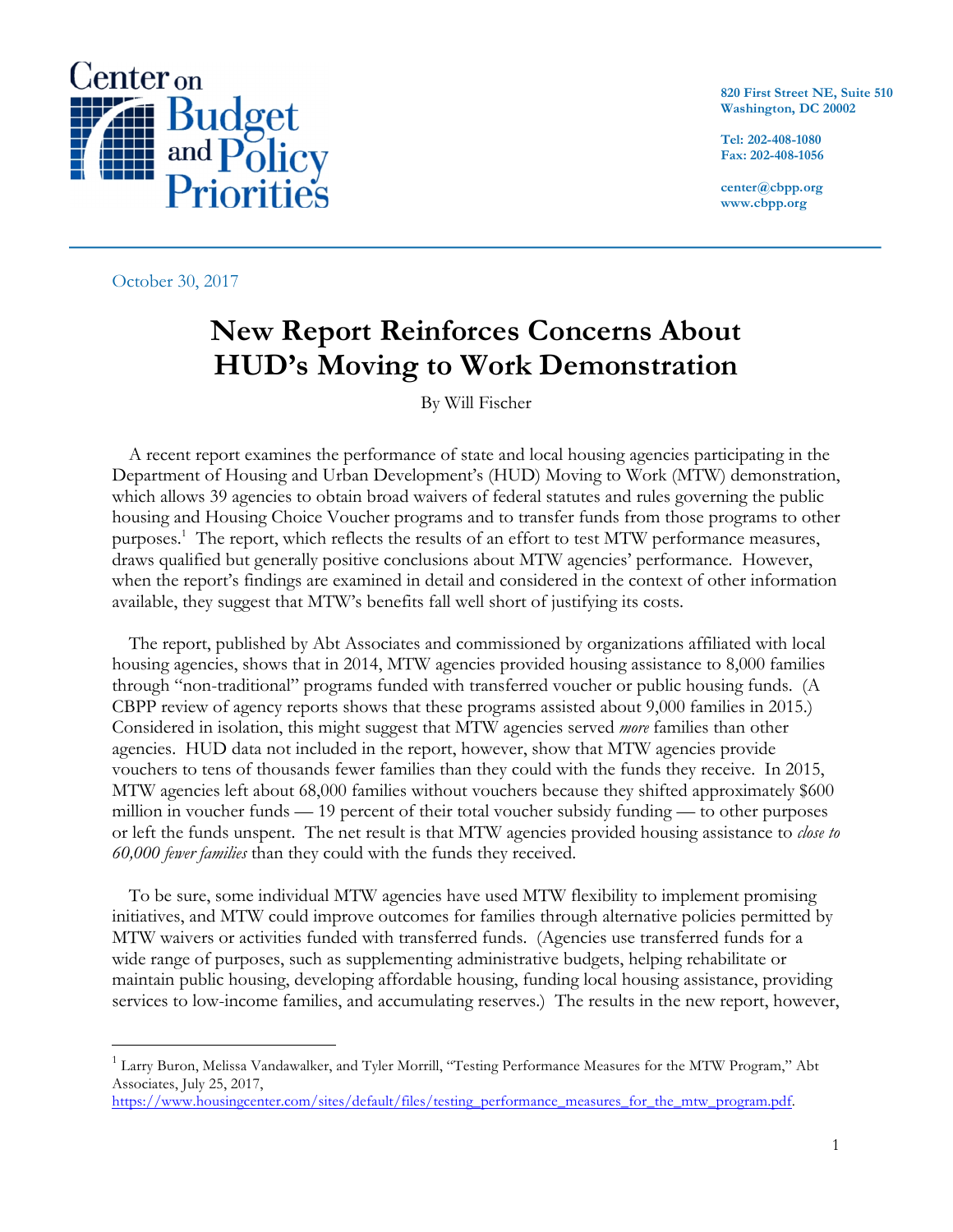suggest that such benefits were modest, particularly compared to the likely harm from leaving nearly 60,000 families without housing assistance.

The report shows that MTW agencies maintained their public housing in somewhat better condition than a comparison group of non-MTW agencies, but does not indicate that they increased the number of families living in public housing. MTW agencies also connect more families (including families that received housing assistance through MTW and some additional families) to services; this may have improved outcomes but the report does not assess that. Beyond that, the report provides no evidence that MTW furthered two of the demonstration's three goals: expanding housing choice for low-income families and improving cost-effectiveness. And its findings are not sufficient to draw conclusions regarding the impact of policies intended to promote MTW's third goal, supporting self-sufficiency.

Legislation enacted in 2015 will extend MTW to 100 additional agencies by 2022, and there have been calls to add more agencies beyond that. At the same time, policymakers have begun to take steps to reform MTW, including to limit the loss of housing assistance at MTW agencies and ensure more rigorous evaluation of MTW policies. The findings of the Abt report strengthen the case for continuing and building upon those reforms while refraining from further expanding the demonstration.

# MTW Agencies Provided Housing Assistance to Fewer Families Than They Could With Available Funds

The Abt report findings, when looked at together with HUD voucher data not discussed in the Abt report and other available information, show that MTW resulted in a large net loss of housing assistance for needy low-income families, leaving many of those families at risk of serious hardship.

#### MTW Diversion of Funds Denied Vouchers to 68,000 Families

MTW agencies receive voucher funds through block grant formulas that give them no incentive to provide vouchers to more families, and are permitted to shift an unlimited amount of voucher subsidy funds to other purposes. By contrast, non-MTW agencies are funded through formulas that provide strong incentives for them to issue as many vouchers as they can, and are prohibited from using voucher subsidy funds for anything except voucher subsidies. These differences in funding policy result in sharp differences in how MTW and non-MTW agencies use their funds.

HUD data show that in 2015, the most recent year for which complete data are available, MTW agencies received \$3.3 billion in voucher subsidy funds. If they had used all of their funds for vouchers, they would have assisted about 350,000 families. Instead, the HUD data show that they spent just \$2.7 billion (81 percent of the total) on voucher subsidies and provided vouchers to 282,000 families — or 68,000 fewer families than they could have assisted — while shifting about \$600 million to other purposes or leaving the funds unspent.<sup>2</sup> By contrast, non-MTW agencies used

 $2$  The degree to which voucher funds were diverted to other purposes or left unspent varied substantially from one agency to another. In 2015, six MTW agencies provided vouchers to more than 90 percent of the families they could have assisted with their funds, while at another six MTW agencies this share was below 70 percent.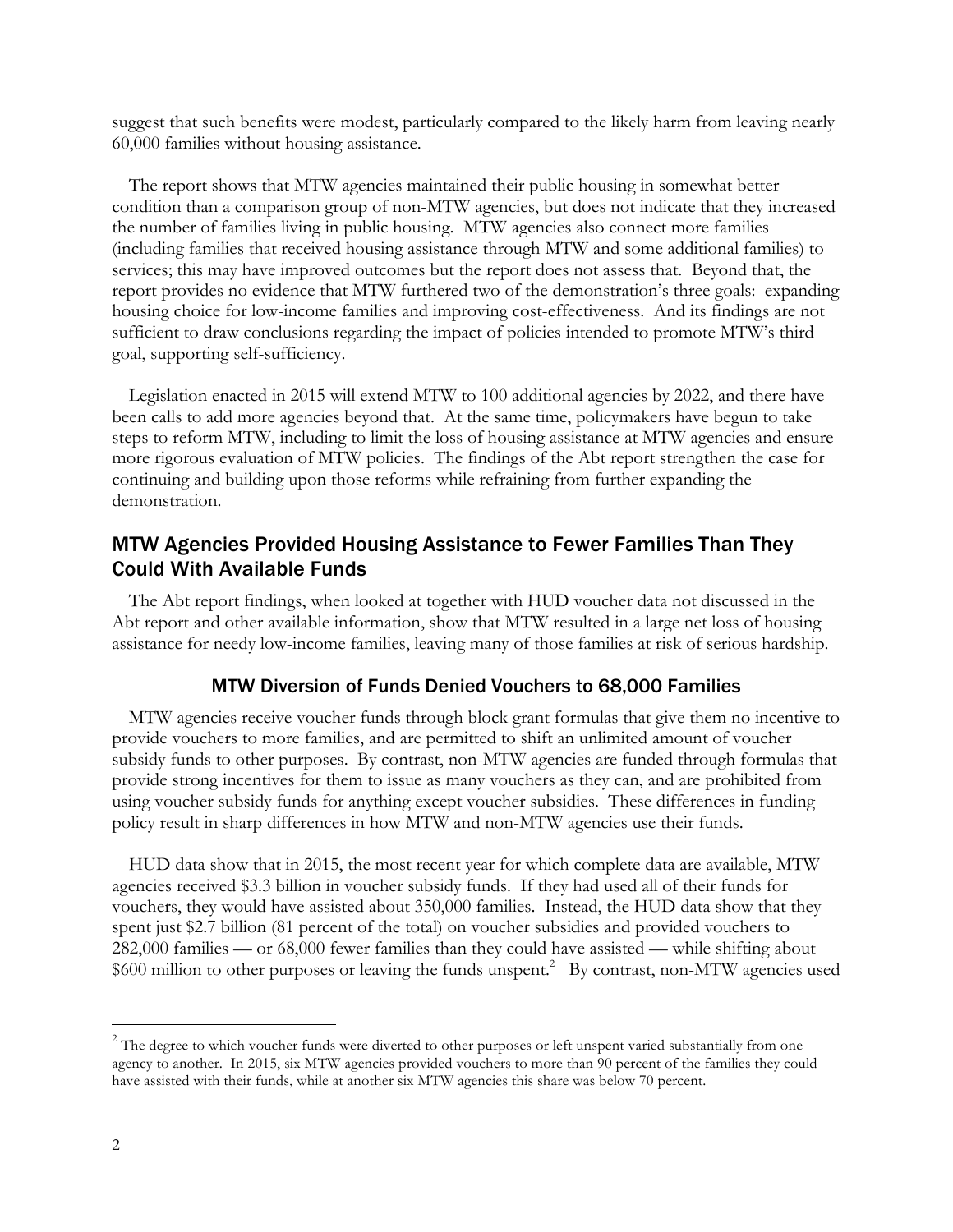nearly all their funds for vouchers subsidies, providing vouchers to 99 percent of the families they could assist with the funds they received.<sup>3</sup>

The Abt study notes that voucher utilization at MTW agencies is lower than at a comparison group of similar non-MTW agencies, but it does not incorporate the HUD data described above and focuses on a statistic suggesting that the loss of vouchers was much smaller than it actually was.<sup>4</sup> The study finds that MTW agencies on average used 89.3 percent of the vouchers they were *authorized to administer* in 2015, just 1.4 percentage points below the corresponding share at comparison agencies. But this measure obscures more than it illuminates, because non-MTW housing agencies typically are authorized to administer more vouchers than they can actually provide to families with the funding they receive. For example, an agency may be authorized to administer 5,000 vouchers but only receive enough funding for 4,500 vouchers. By contrast, MTW agencies typically receive more than enough funding for all of their authorized vouchers.

As a result, comparing the share of *authorized* vouchers that MTW and non-MTW agencies provide to families leaves the incorrect impression that both groups of agencies have similar patterns of voucher use, even though MTW agencies provide vouchers to a far lower share of the families they could have helped with the funds they received. Comparing the utilization rate of *funded* vouchers — 81 percent at MTW agencies compared to 99 percent at non-MTW agencies — makes this contrast clear.<sup>5</sup> (See Figure 1.)

<sup>&</sup>lt;sup>3</sup> These estimates exclude from MTW agencies' voucher subsidy funding an estimate of the administrative funds that some MTW agencies receive in a lump sum with voucher subsidy renewal funds.

<sup>&</sup>lt;sup>4</sup> For this and other measures, Abt compared MTW agencies to a group of 118 comparison agencies matched to MTW agencies based on the following characteristics: geographic region (categorized by Census division); whether the agency administered only public housing, only vouchers, or both; number of public housing and voucher units; HUD's estimated two-bedroom fair market rent for the county or metropolitan area in which the agency is located; and the poverty rate, median county income, and unemployment rate for the county in which the agency is located.

<sup>&</sup>lt;sup>5</sup> Because MTW voucher funding formulas provide some agencies with more funding than they need to cover their authorized vouchers, about 29,000 of the 68,000 funded vouchers that MTW agencies left unused were above their authorized number. However, MTW agencies (but not other agencies) are free to use vouchers above their authorized level.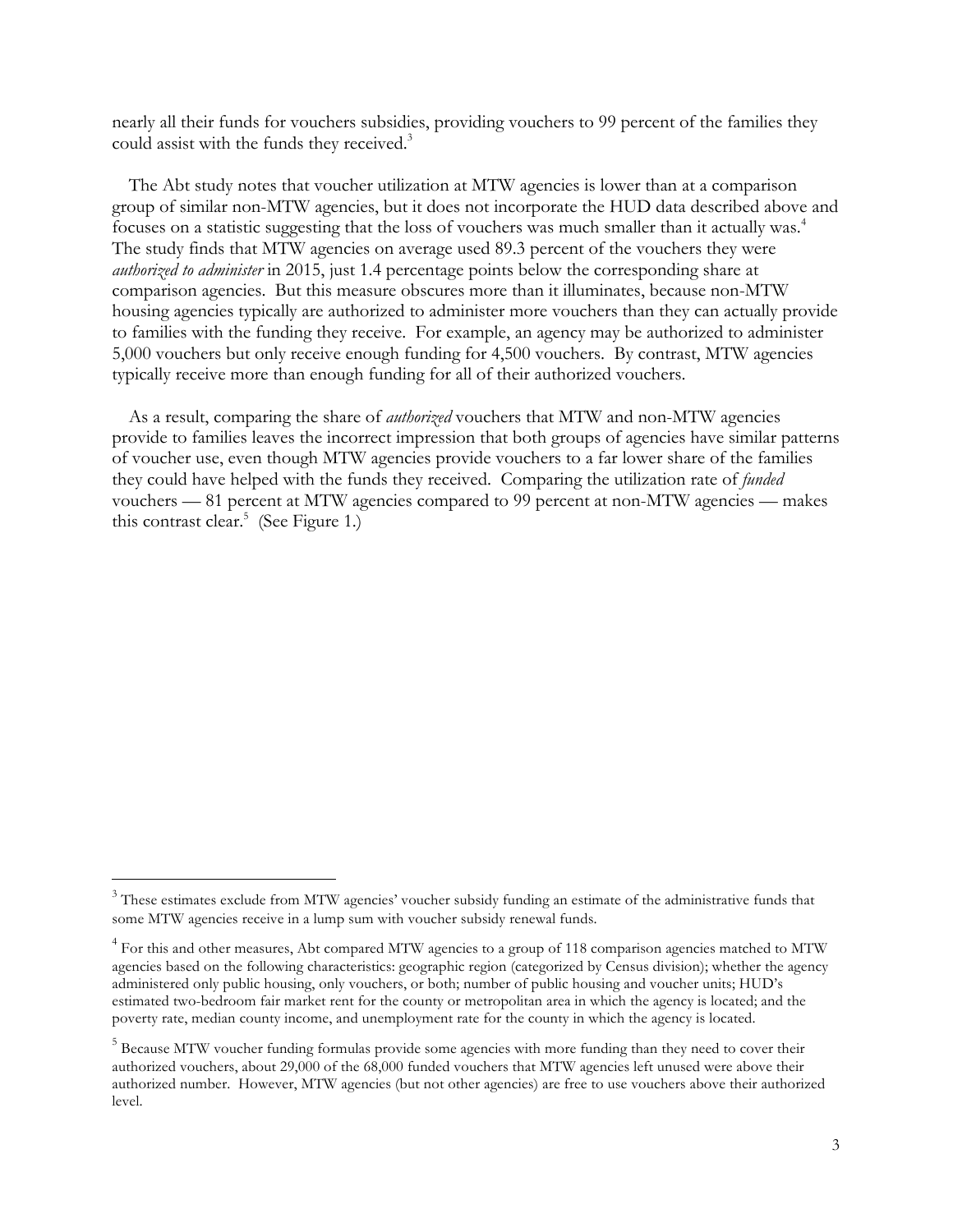# "Moving to Work" Agencies Use Smaller Share of Available Vouchers Than Other Agencies

Vouchers in use as share of vouchers agencies could use with annual funding, 2015



CENTER ON BUDGET AND POLICY PRIORITIES | CBPP.ORG

# Abt Findings Show Other Housing Assistance Offsets Only Small Fraction of Lost Vouchers

MTW agencies have used diverted funds for a wide range of purposes, including supplementing administrative budgets, helping rehabilitate or maintain public housing, developing affordable housing, funding local housing assistance, providing services to low-income families, and accumulating reserves. Some of these activities provide housing assistance to additional families (and, as discussed below, some could benefit families in other ways). Abt's findings indicate, however, that MTW agencies did not provide housing assistance to nearly enough additional families through transferred funds to offset more than a fraction of the number left without vouchers.

• **Non-traditional programs.** MTW agencies use some diverted voucher funds to provide housing assistance to families outside the voucher and public housing programs, for example through affordable housing development or rehabilitation projects, down-payment assistance to homeowners, and short-term rental assistance. Abt reports that in 2014, MTW agencies assisted just under 8,000 families through such "non-traditional" local housing programs. Similarly, a CBPP review of MTW agency reports for 2015 shows that agencies assisted about 9,000 families through local non-traditional programs. (See Figure 2.) These figures likely overstate the degree to which non-traditional housing assistance offsets the loss of vouchers; the limited information available in MTW agencies' reports suggests that a substantial share of this non-traditional assistance consists of affordable housing developments that charge higher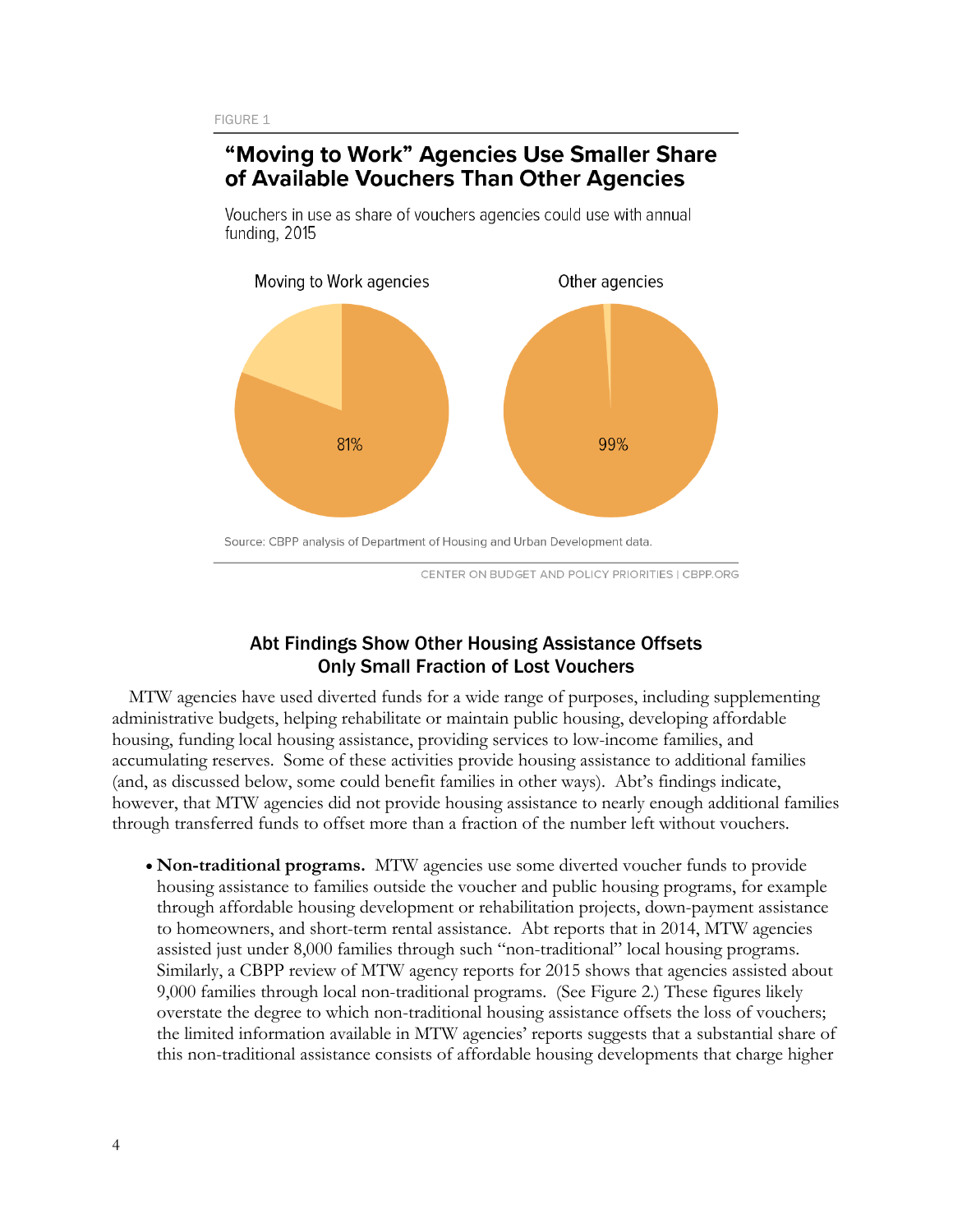rents and serve different (and less needy) populations than the public housing and voucher programs.6



• **Public housing.** MTW agencies also used transferred voucher funds to help maintain or rehabilitate public housing developments, but these investments do not appear to have enabled more families to receive housing assistance. The Abt report did find that public housing at MTW agencies had somewhat lower unmet renovation needs and was in modestly better condition, scoring an average of 83.9 percent on HUD physical inspections, compared to 82.0 percent at comparison agencies. This is a fairly small difference (with both scores falling toward the low end of the middle tier in HUD's monitoring system), $\frac{7}{7}$  particularly since

 $6$  A sizeable number of these units receive assistance through the Low-Income Housing Tax Credit, which allows rents well above those paid by typical voucher holders and public housing residents. For example, in both 2014 and 2015 more than 2,600 non-traditional housing assistance units (over a quarter of the total at all agencies) were reported by the Atlanta Housing Authority and described as "LIHTC-only." The Abt report states that non-traditional assistance is "often used to serve special populations such as families experiencing homelessness or domestic violence survivors," but it gives no indication of how many families the programs reach in these categories.

<sup>7</sup> Under HUD's Public Housing Assessment System, developments with inspection scores below 80 are inspected annually, those with scores between 80 and 90 every two years, and those with scores of 90 or more every three years.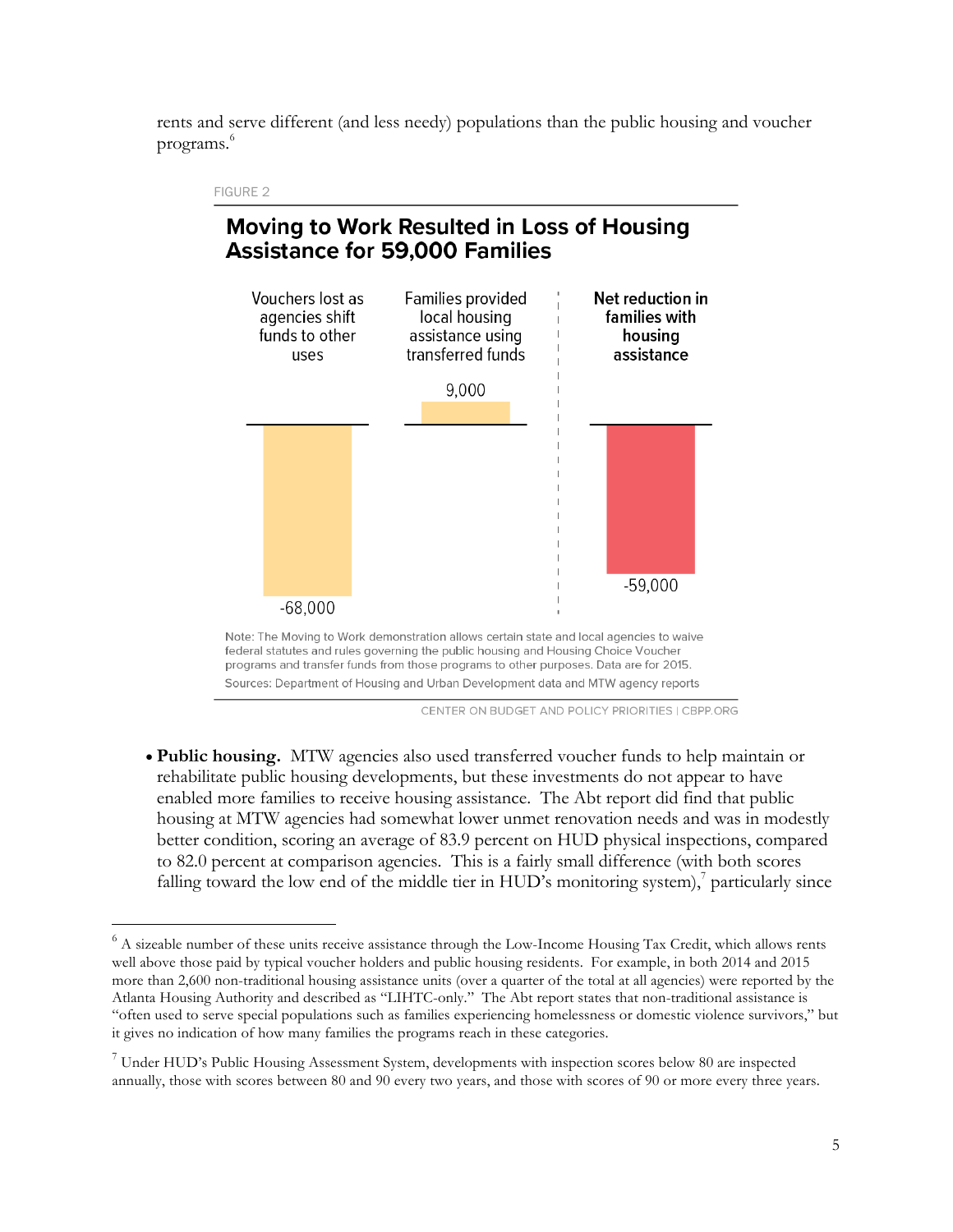some MTW agencies not only transfer voucher funds into public housing but also have special public housing formulas that raise their funding far above other agencies'.<sup>8</sup> These improvements should nonetheless result in somewhat better quality of life for MTW public housing residents.

Abt found, however, that MTW agencies did not achieve significantly higher public housing occupancy rates in 2015 than comparison agencies, so the quality improvements at MTW agencies did not result in more families being assisted.<sup>9</sup> There is also no indication that MTW has enabled participating agencies to retain more of their total public housing units, which could allow more families to receive assistance even if occupancy rates were the same. In fact, HUD data show that the number of public housing units at MTW agencies has dropped much *more* rapidly than at non-MTW agencies.<sup>10</sup>

• **Preservation.** Abt also reports data on the number of affordable housing units that MTW agencies and comparison agencies "preserved," but these data do not indicate that MTW agencies assisted additional families. Abt's data count as preserved those units in developments originally subsidized through other housing programs (such as the Low-Income Housing Tax Credit or Section 202 Housing for the Elderly) where the housing agency took measures to renovate the projects or place them on a firmer financial footing. Families living in units that MTW agencies preserved using voucher or public housing funds, however, would presumably already be counted above as families assisted through vouchers (because agencies sometimes preserve affordable housing by entering into a "project-basing" agreement attaching vouchers to the development for an extended period) or through non-traditional programs (which includes any housing assistance outside the voucher and public housing programs funded even in part with voucher or public housing funds). In any case, the report found that MTW agencies and comparison agencies preserved units at the same rate, after adjusting for the larger size of MTW agencies. $^{11}$ 

Taken together, this indicates that MTW agencies provided housing assistance to nearly 60,000 fewer total families in 2015 than they could have if they had not diverted funds away from the

<sup>&</sup>lt;sup>8</sup> In 2015, the 11 MTW agencies with special formulas received 99 percent more operating funding per unit than other agencies. A portion of this difference may be explained by factors such as the age of developments and the incomes of residents, which affect operating subsidy needs, but much of the difference appears to reflect the terms of the MTW formulas.

 $9$  The report found that public housing occupancy rates averaged 92.7 percent at MTW agencies and 92.5 percent at comparison agencies. The 0.2 percent difference was statistically insignificant, but even if MTW did result in an improvement of this magnitude, it would only cause about 200 additional families to receive public housing assistance.

 $10$  In recent years MTW agencies have converted a larger share of their public housing than other agencies under the Rental Assistance Demonstration (RAD), which replaces public housing assistance with long-term Project Based Voucher or Section 8 Project-Based Rental Assistance contracts that retain the units as affordable housing even though the number of public housing units declines. Most public housing lost at MTW agencies, however, was removed before substantial RAD conversions began in 2014, and most of the difference between MTW and non-MTW agencies in the rate at which public housing was removed also occurred in that pre-RAD period.

<sup>&</sup>lt;sup>11</sup> The report's executive summary notes only that MTW agencies preserved more *total* units than non-MTW agencies, but the full report explains on page 23 that "Although the MTW average share of units preserved is significantly higher (200 versus 126 at comparison PHAs), the number of units preserved at both sets of agencies is the same at 2.3 percent of their [public housing and voucher] portfolio."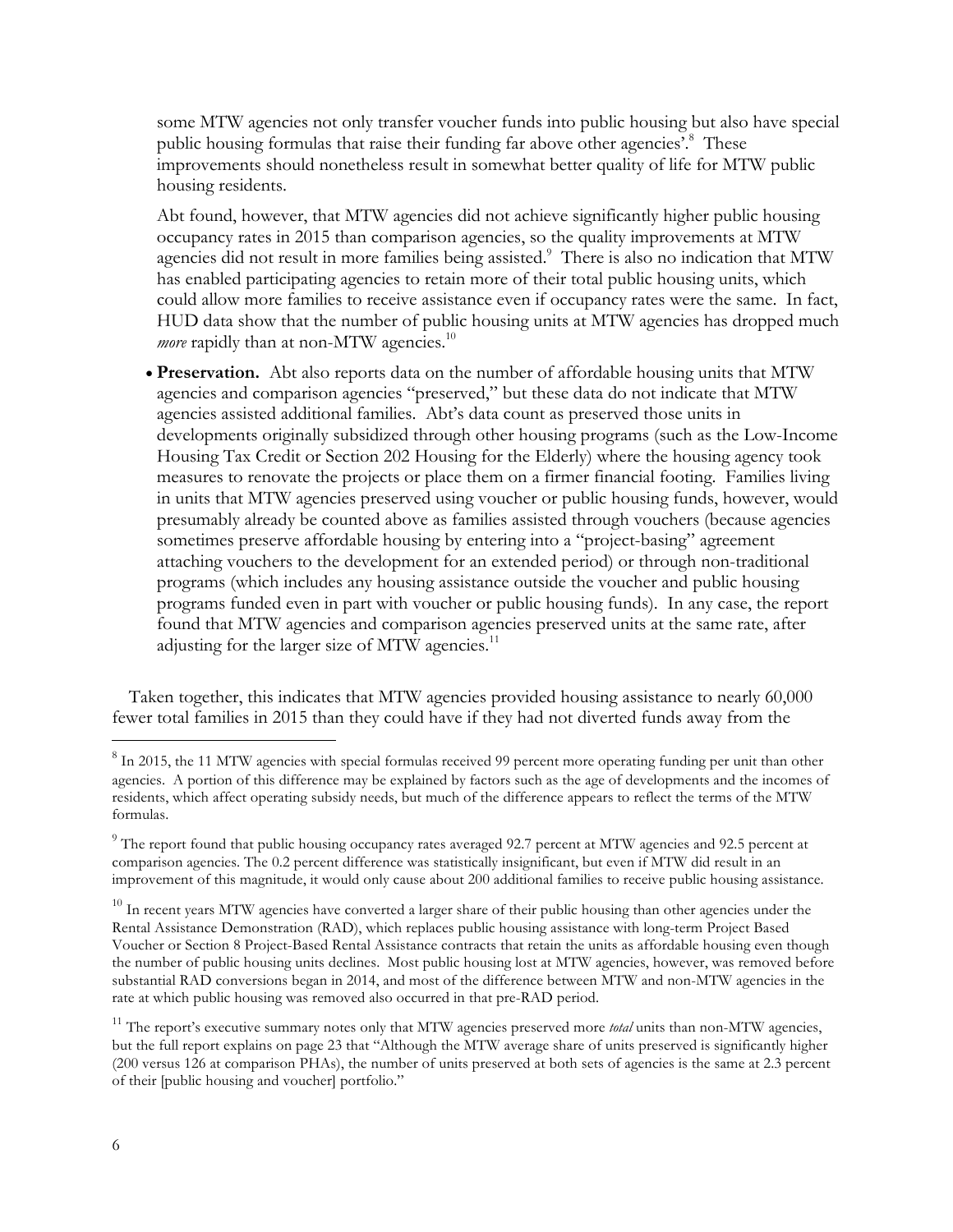voucher program. This large-scale loss of housing assistance appears to have persisted over many years. HUD data show that MTW agencies have diverted large amounts of voucher funds for over a decade, and there is no evidence that in the past they provided housing assistance to a greater number of additional families in other ways. As a result, MTW agencies likely provided housing assistance to tens of thousands fewer families than they could have throughout that period.

Rigorous research shows that rental assistance can sharply reduce homelessness and housing instability, lower the chances that a child will be removed from his or her family and placed in foster care, and reduce the frequency with which children must switch schools.<sup>12</sup> Three in four eligible households receive no federal rental assistance due to funding limitations, so the loss of assistance at MTW agencies makes already long waiting times for assistance even longer.<sup>13</sup> Many of the families left without assistance due to MTW likely experience significant hardship, which could include shifting resources from other basic needs to pay their rent, eviction from their homes, and even homelessness.

### Report Shows Little Evidence of Success in Furthering MTW's Goals

Beyond its impact on the *number* of families with housing assistance, MTW could benefit families in other ways, both through waivers of statutes and regulations and through expenditures of diverted voucher funds. The Abt report provides some evidence of such benefits, including the improvement in public housing quality noted above and measures to connect families (including some that receive MTW-funded housing assistance and some that do not) to services that could potentially improve outcomes. But the benefits demonstrated by the Abt report appear modest compared to the magnitude of the loss of housing assistance.

In particular, the report includes little evidence that MTW has succeeded in promoting its three statutory goals: increasing housing choice for low-income families, improving the cost-effectiveness of rental assistance, and supporting self-sufficiency. The report, while acknowledging that the data available to Abt were imperfect and that non-MTW agencies outperformed MTW agencies on some measures, states that MTW agencies "tend to outperform their peers on outcomes related to the goals of MTW such as self-sufficiency and housing choice."14 However, the actual outcomes covered in the report provide no evidence that MTW significantly expanded choice, show that MTW agencies are less cost-effective than other agencies, and are inconclusive regarding the effects of MTW policies designed to support self-sufficiency.

<sup>&</sup>lt;sup>12</sup> Center on Budget and Policy Priorities, "Chart Book: Rental Assistance Reduces Hardship, Promotes Children's Long-Term Success," July 5, 2016, https://www.cbpp.org/research/housing/chart-book-rental-assistance-reduceshardship-promotes-childrens-long-term-success.

<sup>&</sup>lt;sup>13</sup> Center on Budget and Policy Priorities, "Three Out of Four Low-Income At-Risk Renters Do Not Receive Federal Rental Assistance," August 2017, https://www.cbpp.org/three-out-of-four-low-income-at-risk-renters-do-not-receivefederal-rental-assistance.

<sup>&</sup>lt;sup>14</sup> Larry Buron, Melissa Vandawalker, and Tyler Morrill, "Testing Performance Measures for the MTW Program: Executive Summary," July 25, 2017,

https://www.housingcenter.com/sites/default/files/testing\_performance\_measures\_in\_mtw\_program\_executive\_sum mary.pdf.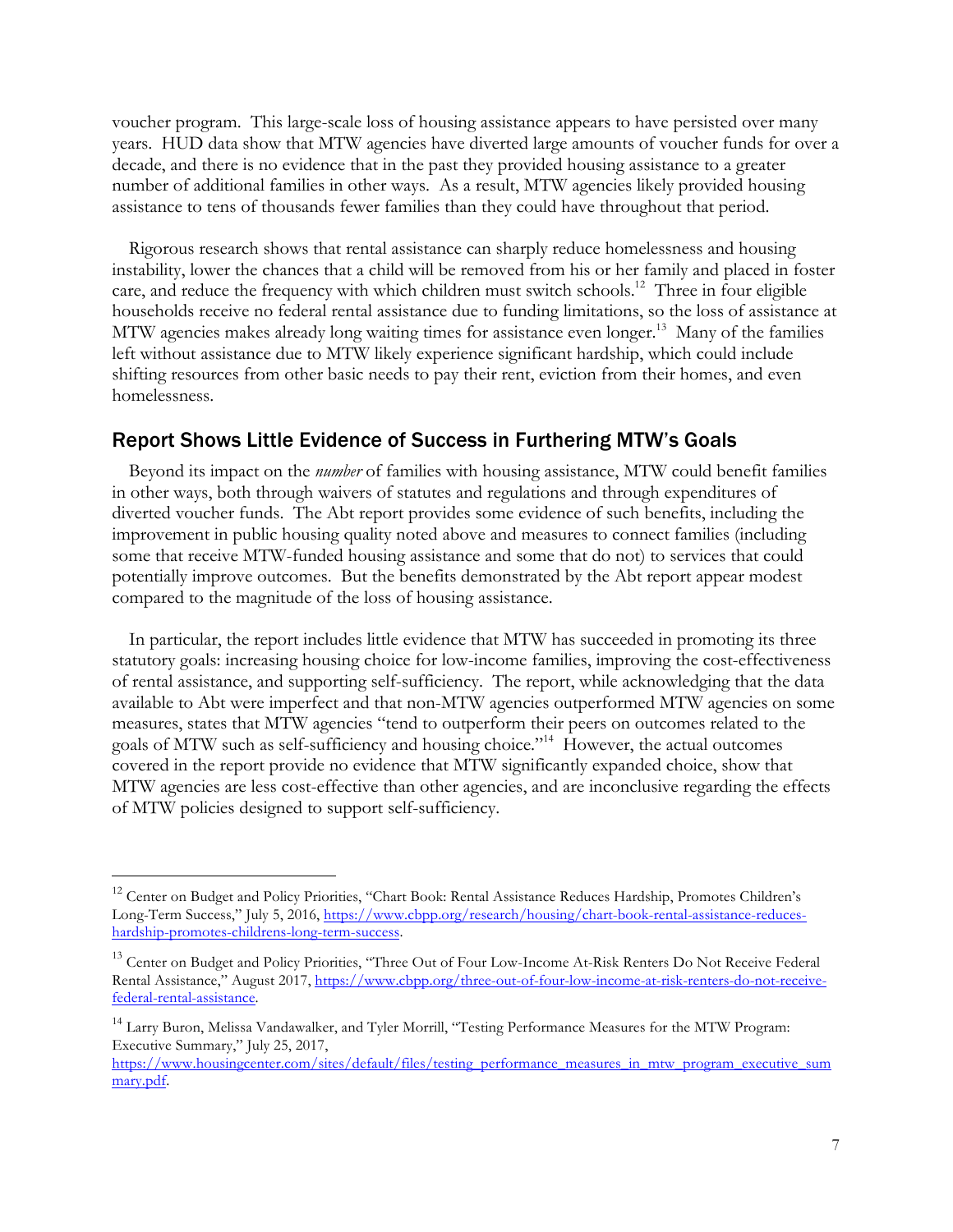#### No Evidence That MTW Agencies Have Significantly Expanded Choice

Abt's findings indicate that MTW agencies were, if anything, *less* successful than comparison agencies at enabling low-income families to move to lower-poverty areas, which research shows can have major positive effects on adults' health and children's long-term life chances.<sup>15</sup> According to the report, families assisted by MTW agencies were significantly less likely than families at comparison agencies to live in lower-poverty neighborhoods (those where 10 to 20 percent of residents were poor) and significantly more likely to live in higher-poverty neighborhoods (those where 20 to 30 percent of residents were poor). MTW voucher holders were also less likely to live in neighborhoods with poverty rates below the median for the metropolitan area (a more meaningful measure of the agencies' effectiveness in providing access to lower-poverty areas), but this difference was just below the level needed to achieve statistical significance.

The report's section on expanding geographic choice examines two other outcomes, but neither shows that MTW agencies provided families with greater choice about where to live. First, the report looks at families' use of the voucher program's "portability" option, which allows families to move with their voucher anywhere in the country where there is a voucher program. Abt found that, relative to comparison agencies, MTW agencies had more "port-ins" (vouchers issued by another agency but administered by the MTW agency because the families moved to the MTW agency's jurisdiction) and fewer "port-outs" (issued by the MTW agency but administered by another agency), with both measured as a percentage of the agencies' total number of vouchers.<sup>16</sup>

There are several possible explanations for these findings, none of which would show that MTW increased choices for voucher holders. One possibility is simply that more voucher holders wish to move to the communities served by MTW agencies than to move away, for example because those communities have more jobs or available housing. In addition, some MTW agencies restrict voucher holders' right to move to another agency's jurisdiction. Those restrictions, which reduce rather than increase voucher holders' choices, are likely one reason MTW agencies have fewer portouts.

Abt also found that MTW agencies "project-base" 3 percent more of their vouchers than comparison agencies, meaning that they entered into agreements requiring that the vouchers be used in certain developments. The most direct effect of project-basing is to reduce choice, since projectbased vouchers replace "tenant-based" vouchers, which families can use in a unit of their choice in the private market. While project-basing can under some circumstances expand choice, particularly if the project-based developments are located in desirable areas where tenant-based vouchers are

<sup>&</sup>lt;sup>15</sup> Jens Ludwig et al., "Long-Term Neighborhood Effects on Low-Income Families: Evidence from Moving to Opportunity," *American Economic Review*, 103(3), 2013, 226-231. Raj Chetty, Nathaniel Hendren, and Lawrence F. Katz, "The Effects of Exposure to Better Neighborhoods on Children: New Evidence from the Moving to Opportunity Experiment," August 2015, http://www.equality-of-opportunity.org/images/mto\_paper.pdf.

 $16$  Because of limitations on available data, Abt's analysis excludes some portability vouchers: those that were "absorbed" by the receiving agency. When a family moves with a voucher, the agency in the community to which the family moves must either administer the voucher while billing the issuing agency for the subsidy cost, or fully absorb the voucher into its program and pay the subsidy cost itself. Abt's comparison between MTW and comparison agencies includes only "unabsorbed" portability vouchers — that is, those where the receiving agency administers the voucher but the subsidy cost is paid by the issuing agency.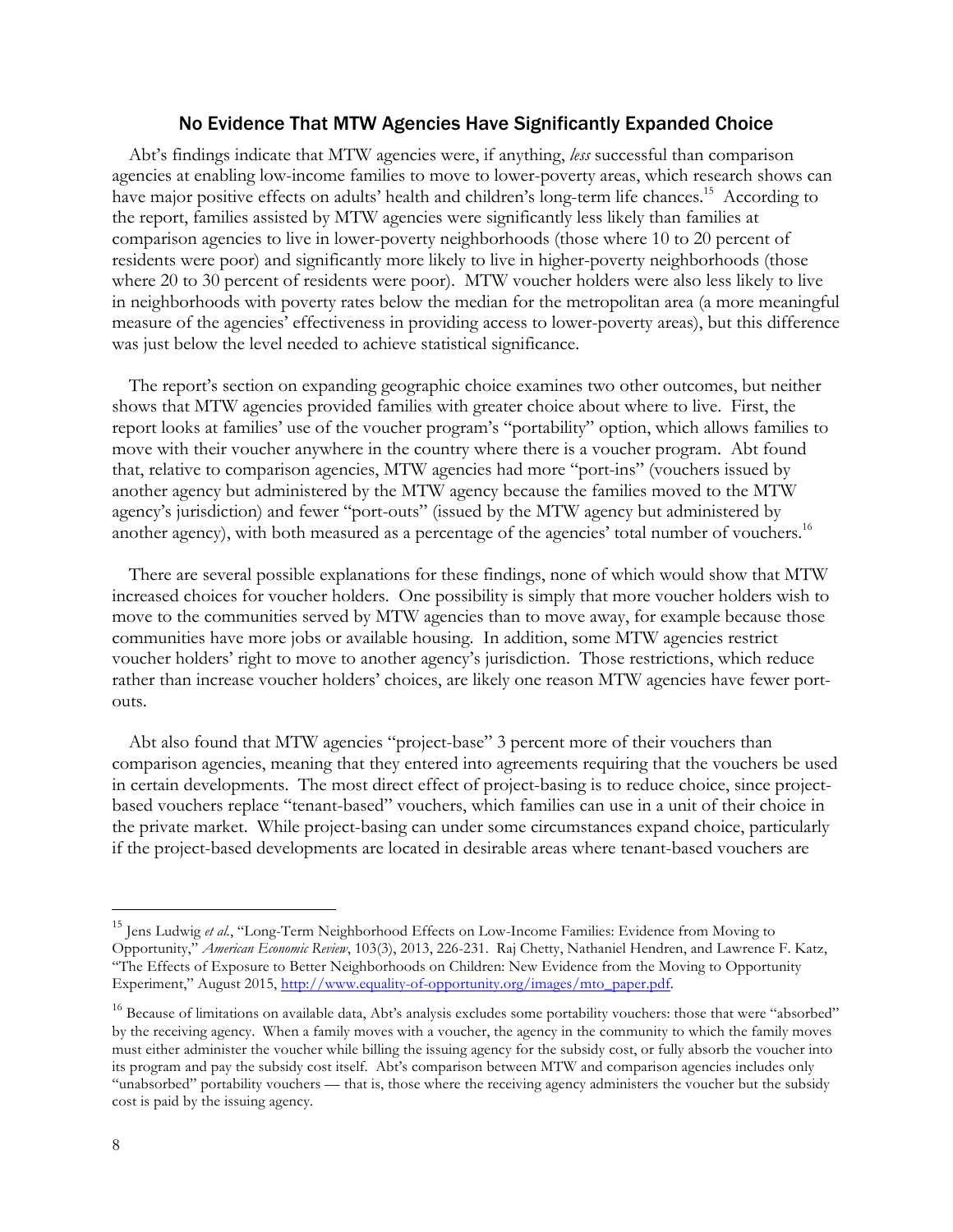difficult to use, Abt's report does not assess whether MTW agencies used project-basing in this manner.

The report also suggests that MTW agencies could increase housing choice in two ways other than expanding geographic choice: "increasing the quantity and quality of housing" and "providing services to help people stabilize their housing and avoid institutional settings." But as noted, MTW agencies provided affordable housing to many fewer families than they could have, and the modest improvements the report found in public housing quality, while likely improving residents' quality of life, did not significantly increase the housing choices available to families. MTW agencies were more likely to hire service coordinators and enter into partnerships with outside entities to provide services to housing assistance recipients, reaching 8 percent of their caseload with such services compared to 4 percent at comparison agencies and serving some families that did not also receive MTW-funded housing assistance. But the report does not indicate whether these services increased housing choice or improved other outcomes for these families.

#### MTW Agencies Are Less Cost Effective

Abt examined three measures of MTW agencies' cost-effectiveness: average voucher subsidy costs (adjusted for local market rents), the average cost of operating a public housing unit, and the average cost of administering a voucher (the latter two adjusted for local labor costs). It found that MTW agencies spent 21 percent more to administer a voucher than comparison agencies, on average. MTW agencies also had higher voucher subsidy costs and public housing operating costs, but the differences were statistically insignificant.

The finding that administrative costs were substantially higher at MTW agencies is striking because MTW proponents have long argued that MTW would allow agencies to streamline administration of rental assistance and become more cost effective. Instead, the opposite seems to have occurred. It is possible that MTW agencies used added administrative expenditures to benefit families, but the report provides little evidence of this. For example, administrative staff are needed to issue vouchers to needy families, and added staff resources can help families find housing in highopportunity areas. As noted, however, MTW agencies use a much smaller share of the vouchers they could support with their funds than comparison agencies, and they were no more effective at enabling families to move to low-poverty neighborhoods. Service coordinators and partnerships could add to administrative costs, but the report does not indicate how much of agencies' extra administrative costs went toward these activities.

There is also some indication that MTW agencies expend administrative funds in ways that do not directly benefit low-income families. For example, HUD data show that 36 percent of MTW agencies had an employee with total compensation above \$200,000 in 2014, the most recent year for which data are available, while just 11 percent of the comparison agencies listed in Abt's report did.<sup>17</sup>

<sup>&</sup>lt;sup>17</sup> This includes salaries and bonuses funded from all sources. Both MTW and non-MTW agencies were prohibited in 2014 from providing an employee more than \$155,000 in salary directly from public housing and voucher funds (although they were permitted to use such funds to provide bonuses above that amount). In addition, all agencies were allowed to provide additional salary or bonuses from other sources, and MTW would make this easier, since it would allow an agency to use voucher subsidies to pay for items that other funds would have been used for, freeing up those other funds. MTW agencies were also more likely to provide employees relatively high direct public housing and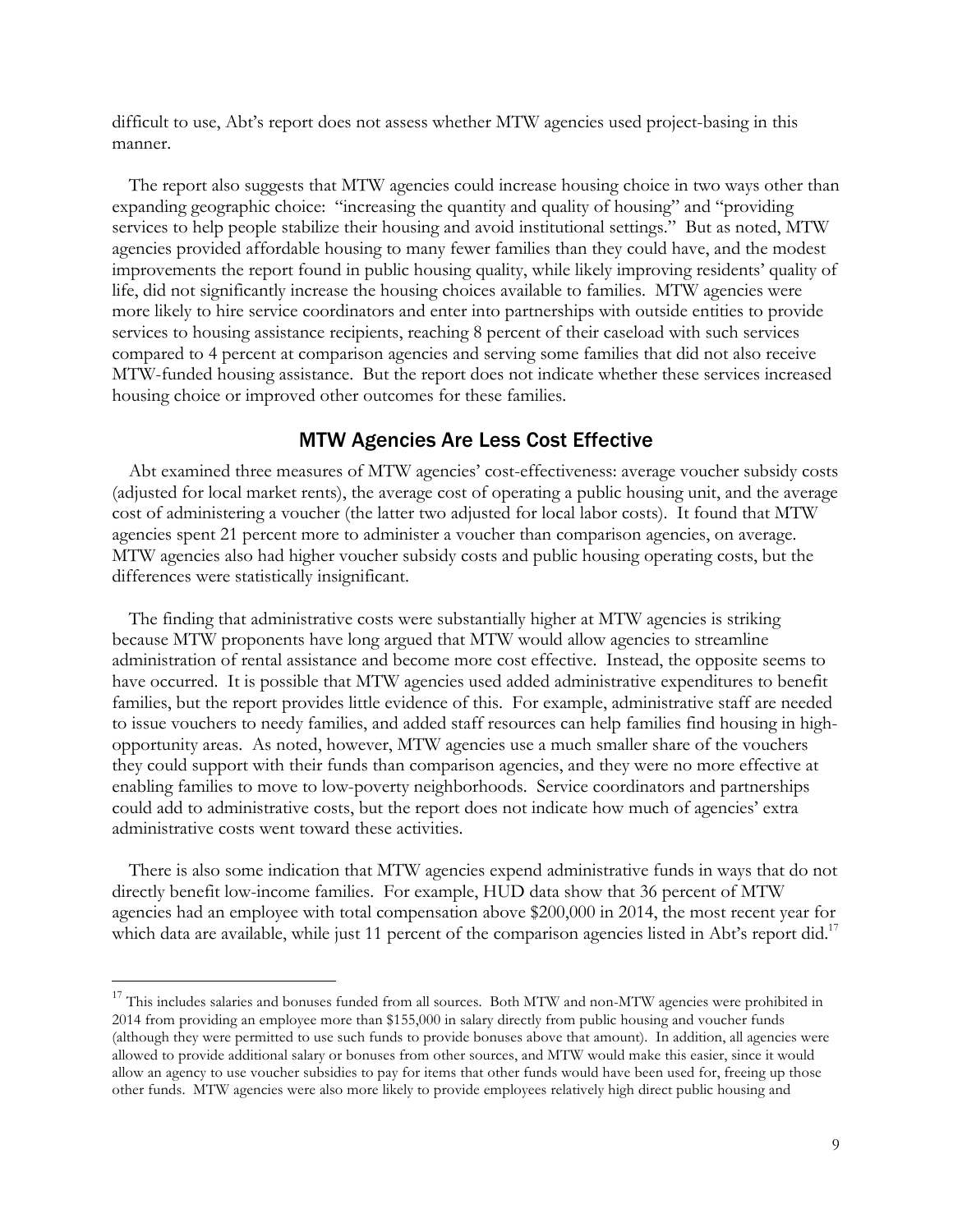#### Findings on MTW Self-Sufficiency Policies Are Not Conclusive

The Abt report finds that, overall, earnings among non-elderly, non-disabled households assisted by MTW agencies in 2014 had grown more slowly since those families started receiving assistance than earnings among corresponding families at comparison agencies.<sup>18</sup> The difference, however, was statistically insignificant and was largely driven by the fact that *non*-MTW agencies served a substantially higher number of families that had no earnings when they first received assistance; those families tend to see greater income gains at both MTW and non-MTW agencies. When the results are broken down into families that initially had earnings and those that did not, families in both groups were significantly more likely to have experienced earnings growth at MTW agencies.

In order to understand the impact of MTW policies on earnings, however, researchers would need to compare families subject to the policies to similar families that were not subject to the policies, and track families over time whether or not they continue to receive assistance. Abt's analysis only includes data for families that continued to receive assistance in 2014, not those that left. Moreover, it does not seek to measure or control for differences between the families served by the two groups of agencies (other than examining results separately for families with and without earnings when they first received assistance). As a result, while MTW agencies might have been more effective at fostering earnings growth, the findings in Abt's study do not necessarily show that.

For example, if families where workers could not find jobs or raise their earnings were more likely to leave assistance quickly at MTW agencies, this could explain Abt's finding that the families that continue to receive housing assistance at MTW agencies in 2014 had experienced greater earnings gains. But Abt's finding would not mean that MTW agencies had been more effective in helping families raise their earnings. And it is quite possible that such families would leave assistance more quickly at MTW agencies, many of which have established policies (such as work requirements for non-elderly and non-disabled recipients or higher rent charges for lower-income families) that make it difficult or impossible for the lowest-income families to continue to receive assistance.

Abt also found that non-elderly, non-disabled voucher holders received assistance for about 11 fewer months at MTW agencies than at comparison agencies, on average. This is not surprising, since some MTW agencies implemented time limits and other policies requiring or encouraging families to leave assistance more rapidly. The effects of such policies, however, are complex. They could benefit low-income families by freeing up assistance slots for families on waiting lists, or harm them by undermining the housing stability that is one of the chief benefits of rental assistance, bouncing children from one school to another and making it harder for workers to hold jobs. The Abt report sheds no light on how these policies' benefits compare to their costs.

The limitations of the report's analysis in these areas result in part from limitations on the data available to Abt. For example, the report recommends gathering data on the share of families that exited assistance for "positive" reasons that suggest the families had become self-sufficient — a potentially useful measure that, if well-designed, would provide some context for the report's other

voucher compensation. In 2014, 38 percent of MTW agencies had an employee who received at least \$155,500 funded through public housing and voucher funds, compared to 13 percent of comparison agencies.

 $18$  Abt's report does not define "non-elderly, non-disabled households," but likely used a HUD definition that includes households where neither the household head nor the head's spouse is over 62 or has a disability. Abt's earnings analysis only includes families admitted after 2006 or the date the agency entered MTW, whichever occurred later.